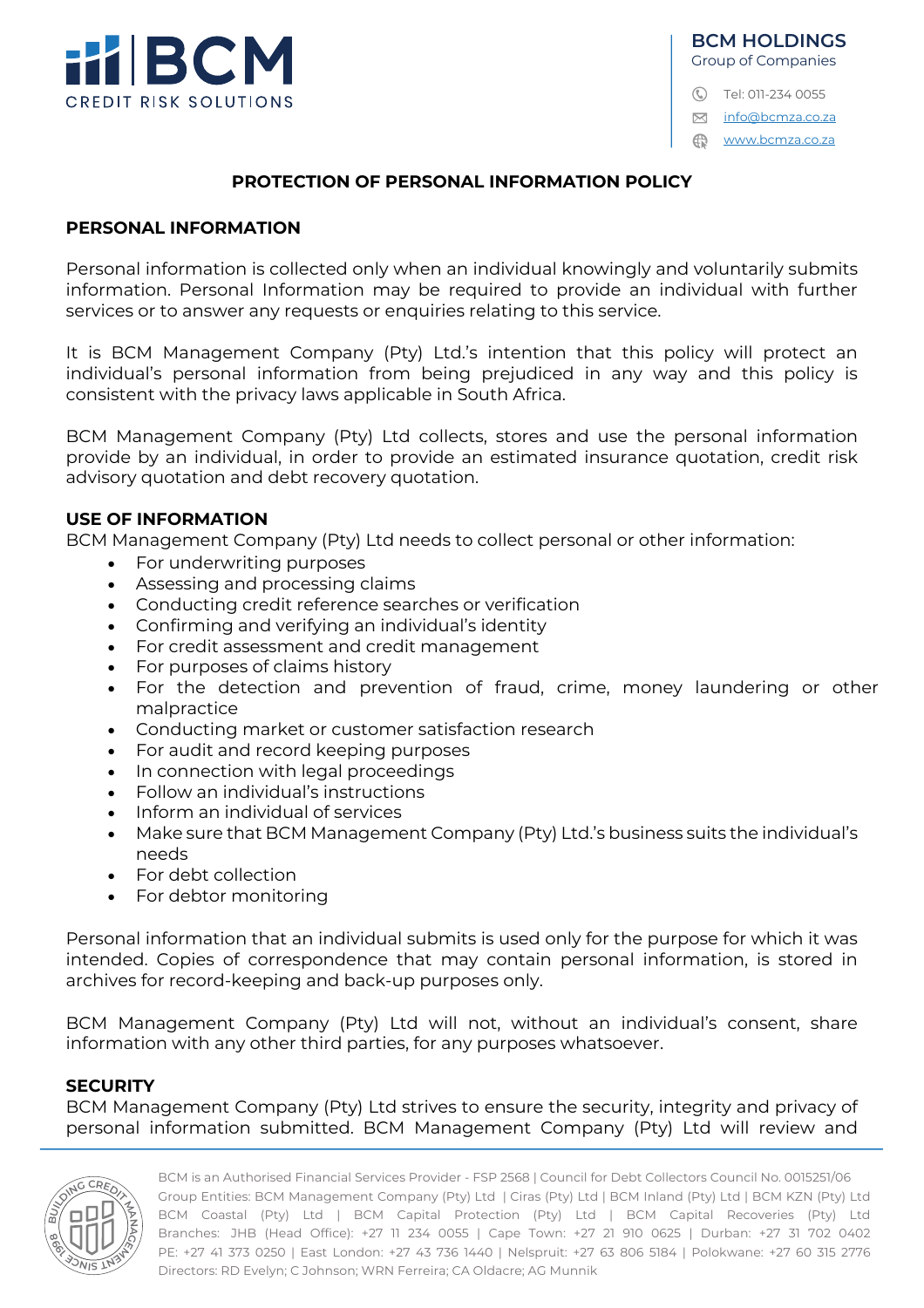update its security measures in accordance with future legislation and technological advances. Unfortunately, no data transmission over the Internet can be guaranteed to be totally secure, however, BCM Management Company (Pty) Ltd will endeavour to take all reasonable steps to protect the personal information, which an individual submits to BCM Management Company (Pty) Ltd or to BCM Management Company (Pty) Ltd.'s online products and services. BCM Management Company (Pty) Ltd will at all times set the highest standards to ensure the integrity of their systems.

BCM Management Company (Pty) Ltd may engage with other organisations to provide support services to BCM Management Company (Pty) Ltd. Third Parties are obliged to respect the confidentiality of any personal information held by the FSP. A Service Level agreement is in place with all Third parties to ensure adherence to all Privacy Policies.

BCM Management Company (Pty) Ltd.'s employees are obliged to respect the confidentiality of any personal information held by BCM Management Company (Pty) Ltd. All employees are required to sign an employment contract which includes a confidentiality clause.

BCM Management Company (Pty) Ltd will not reveal any personal information to anyone unless:

- It is compelled to comply with legal and regulatory requirements or when it is otherwise allowed by law
- It is in the public interest
- BCM Management Company (Pty) Ltd needs to do so to protect their rights

BCM Management Company (Pty) Ltd endeavours to take all reasonable steps to keep secure any information which they hold about an individual, and to keep this information accurate and up to date. If at any time, an individual discovers that information gathered about them is incorrect, they may contact BCM Management Company (Pty) Ltd to have the information corrected.

BCM Management Company (Pty) Ltd recognises the importance of protecting the privacy of information collected about individuals, in particular information that is capable of identifying an individual ("personal information").

# **CONDITIONS FOR THE LAWFUL PROCESSING OF PERSONAL INFORMATION**

According to the POPI Act there are eight conditions that must be complied with to ensure that the processing of personal information is lawful. These conditions include:

### **1. Accountability**

The responsible party must ensure that the conditions set out in Chapter 3 of the POPIA and all the measures that give effect to such conditions, are complied with at the time of determining the purpose and the means of the processing.

### **2. Processing Limitation**

Personal information may only be processed in a lawful and reasonable manner that does not infringe on the privacy of the data subject.

Personal information may only be processed if:

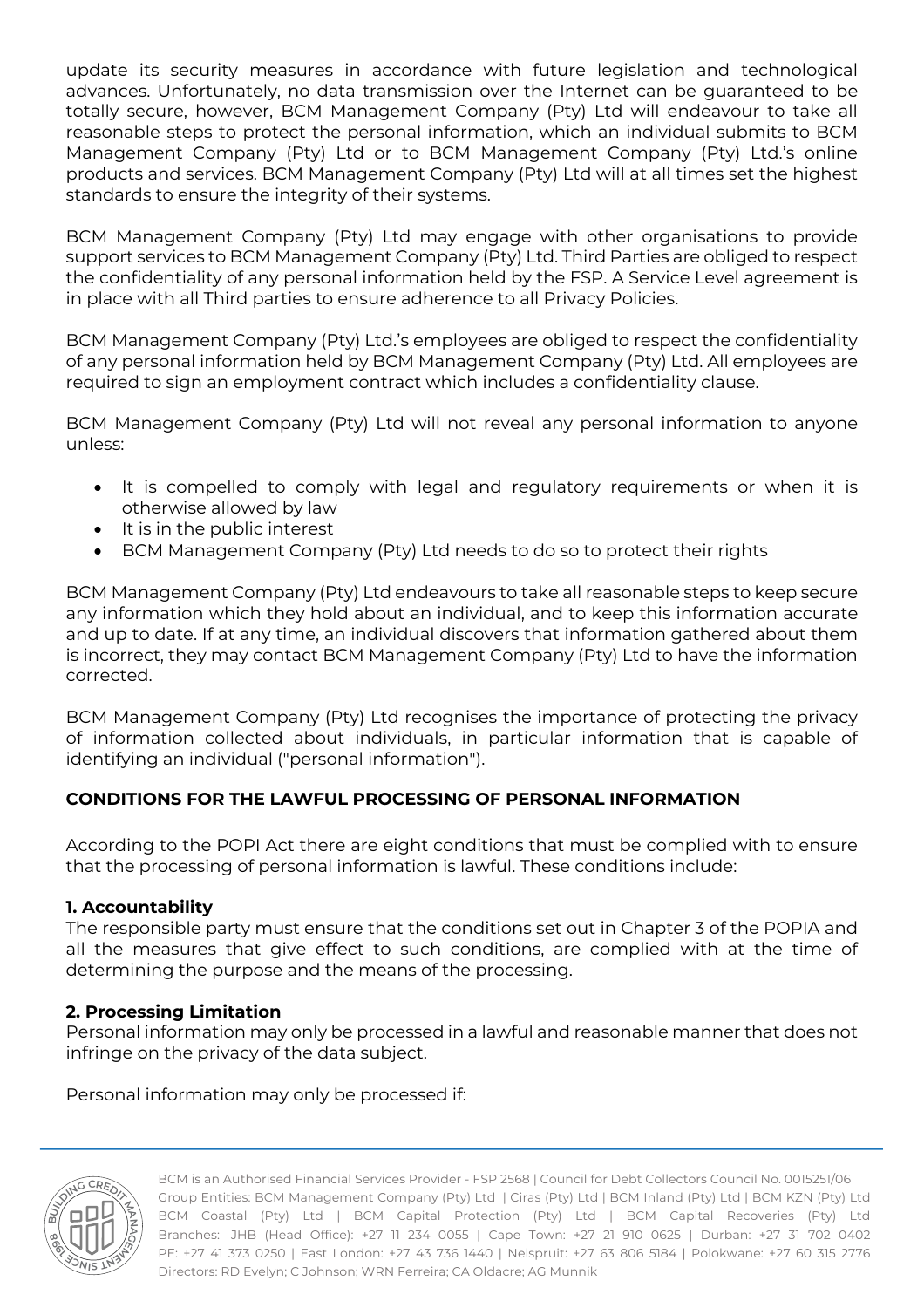- the data subject or a competent person, where the data subject is a child, consents to the processing;
- processing is necessary to carry out actions for the conclusion or performance of a contract to which the data subject is party;
- processing complies with an obligation imposed by law on the responsible party;
- processing protects a legitimate interest of the data subject;
- processing is necessary for the proper performance of a public law duty by a public body; or
- processing is necessary for pursuing the legitimate interests of the responsible party or of a third party to whom the information is supplied.
- The FSP will also ensure that any personal information that is processed by it was obtained directly from the data subject.

# **3. Purpose Specific**

BCM Management Company (Pty) Ltd will process personal information only for specific, explicitly defined, and legitimate reasons. BCM Management Company (Pty) Ltd will inform data subjects of these reasons prior to collecting or recording the data subject's personal information.

# **4. Further Processing Limitation**

Personal information will not be processed for a secondary purpose unless that processing is compatible with the original purpose.

Therefore, if BCM Management Company (Pty) Ltd wishes to process existing personal information for a purpose other than the purpose for which it was originally collected, BCM Management Company (Pty) Ltd will first obtain additional consent from the data subject.

## **5. Information Quality**

BCM Management Company (Pty) Ltd will take reasonable steps to ensure that all personal information collected is complete, accurate and not misleading.

Where personal information is collected or received from third parties, BCM Management Company (Pty) Ltd will take reasonable steps to confirm that the information is correct by verifying the accuracy of the information directly with the data subject or by way of independent sources.

# **6. Openness**

BCM Management Company (Pty) Ltd will take reasonable steps to inform all data subjects whose information is being collected of:

- The information being collected and where the information is not collected from the data subject, the source from which it is collected;
- The name and address of the responsible party;
- The purpose for which the information is being collected;
- Whether or not the supply of the information by that data subject is voluntary or mandatory;
- The consequences of failure to provide the information;
- Any particular law authorising or requiring the collection of the information;
- The fact that, where applicable, the responsible party intends to transfer the information to a third country or international organisation and the level of protection afforded to the information by that third country or international organisation.